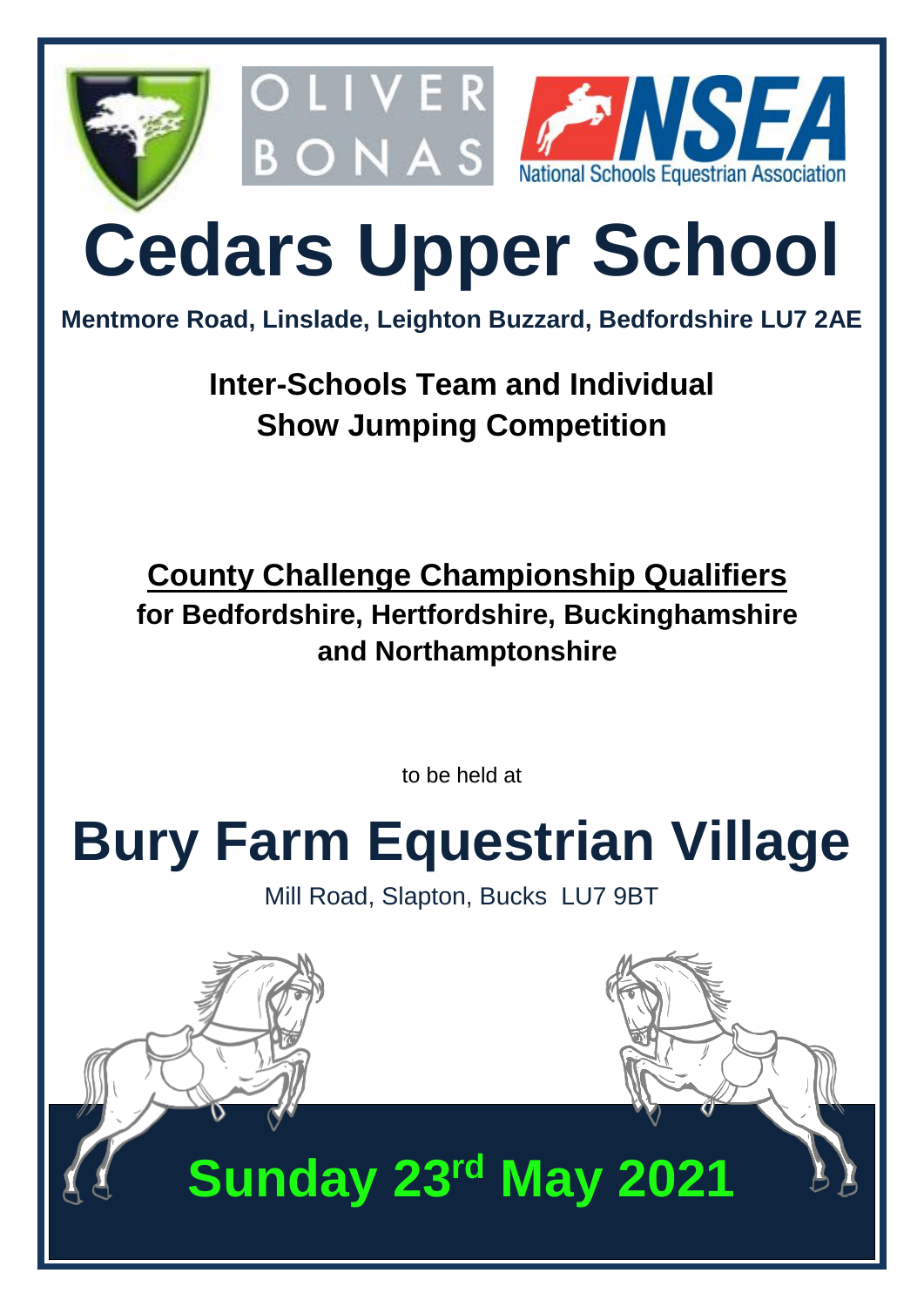Entries in all classes will be accepted strictly in order of receipt, please apply early. Entries close on Monday 17<sup>th</sup> May 2021 (or earlier if classes are full)

> **Entries Secretary:** Claire Powell 01525 219346 / 07540 722974 **[cpowell@cedarsupper.co.uk](mailto:cpowell@cedarsupper.co.uk)**

**All entries to be submitted online via the link below:** <https://forms.gle/ncoU3a8bVoyhshkB8>

All schools must be affiliated to the NSEA in order to compete in this competition; this applies to both team and individual riders. For membership details please see [www.nsea.org.uk](http://www.nsea.org.uk/)

**Rosettes to be awarded for 1st to 6 th for Teams and Individuals** 

**Rosettes for County Challenge Qualifiers to be awarded to highest placed Team and Individual from Bedfordshire, Buckinghamshire, Hertfordshire and Northamptonshire in classes 1, 2, 3, 4 and Individual in class 5**

In all classes these will also qualify for the NSEA County Challenge Championships to be held at Hickstead in August 2021.

**All Classes are open to entries from any County but priority in event of ballotin will be to qualifying counties.**

Prize giving will be un-mounted, in correct dress at the end of each class.

Photography on the day by SBM Photographic **[www.sbmphotographic.co.uk](http://www.sbmphotographic.co.uk/)**

**All competitors and those associated with their school are the responsibility of the Team Manager whilst at the competition. All enquiries are to be made by the Team Manager.**

**Note: NSEA rules – Hair up please**

**Times will be emailed to team managers on Wednesday 19 th May 2021 and will be available on NSEA.org.uk**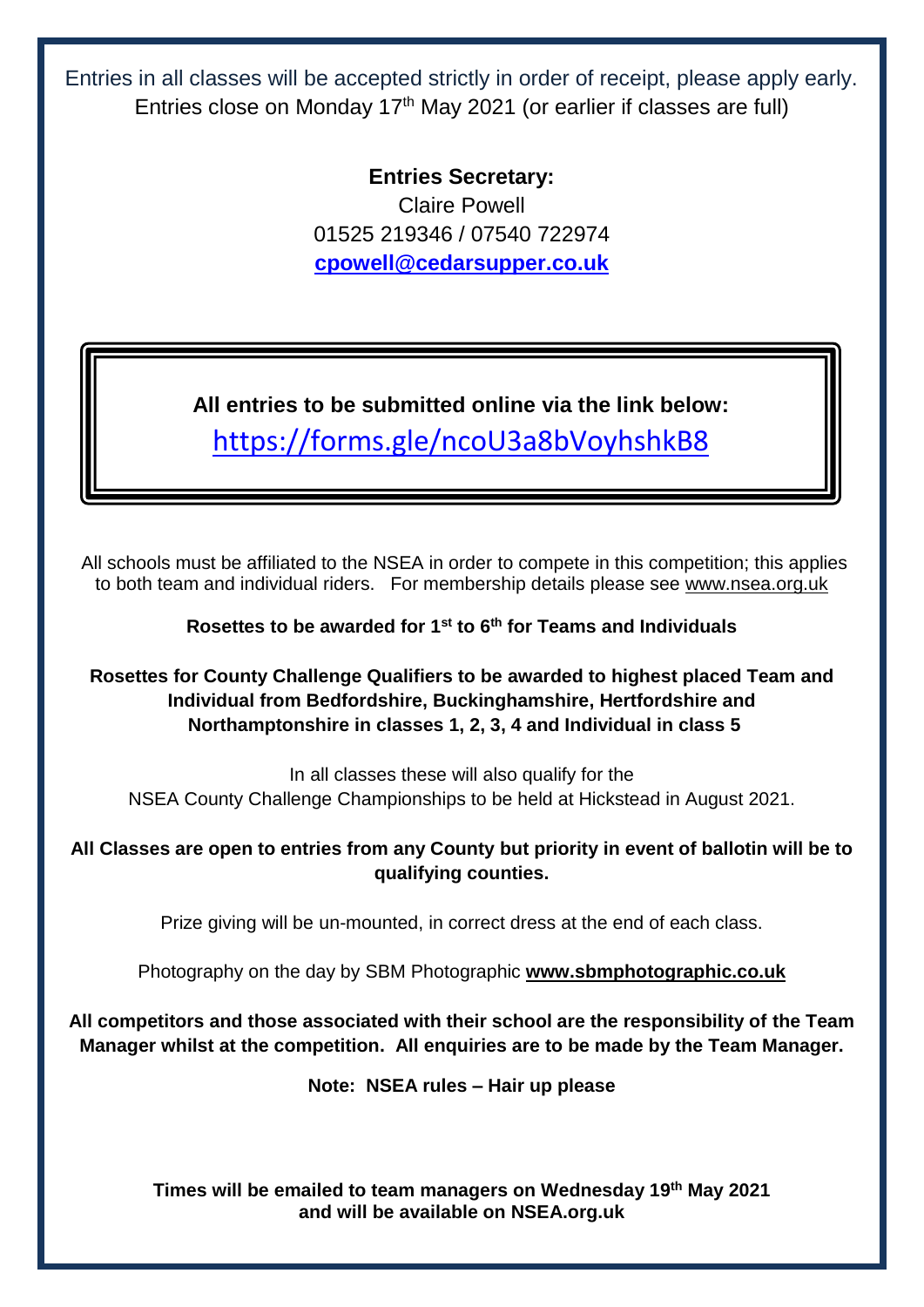### **Legacy Arena Classes to start promptly at 8am**

#### **Class 1 - 70cm Mini County Challenge Qualifier**

Single Phase. Riders under 14 years on 1<sup>st</sup> January 2021. The highest placed team and individual from Beds, Bucks, Herts and Northants will also qualify for the NSEA Mini County Challenge Championship

#### **Class 2 - 80cm Novice County Challenge Qualifier**

Single Phase. Riders under 19 years on 1<sup>st</sup> January 2021. The highest placed team and individual from Beds, Bucks, Herts and Northants will also qualify for the NSEA Novice County Challenge Championship

#### **Class 3 - 90cm Intermediate County Challenge Qualifier**

Single Phase. Riders under 19 years on 1<sup>st</sup> January 2021. The highest placed team and individual from Beds, Bucks, Herts and Northants will also qualify for the NSEA Intermediate County Challenge Championship

#### **Class 4 – 1.00m Open County Challenge Qualifier**

Single Phase. Riders under 19 years on 1<sup>st</sup> January 2021. The highest placed team and individual from Beds, Bucks, Herts and Northants will also qualify for the NSEA Open County Challenge Championship

#### **Class 6a (Pony) - 1.10m Advanced County Challenge Qualifier**

#### **Class 6b (Horse) - 1.10m Advanced County Challenge**

Single Phase. Individual entries only. Riders under 19 years on 1st January 2021. The highest placed individual from Beds, Bucks, Herts and Northants will also qualify for the NSEA Advanced County Challenge Championship

> **Entry fee £22.00 per Individual Including Medic cover and levy**